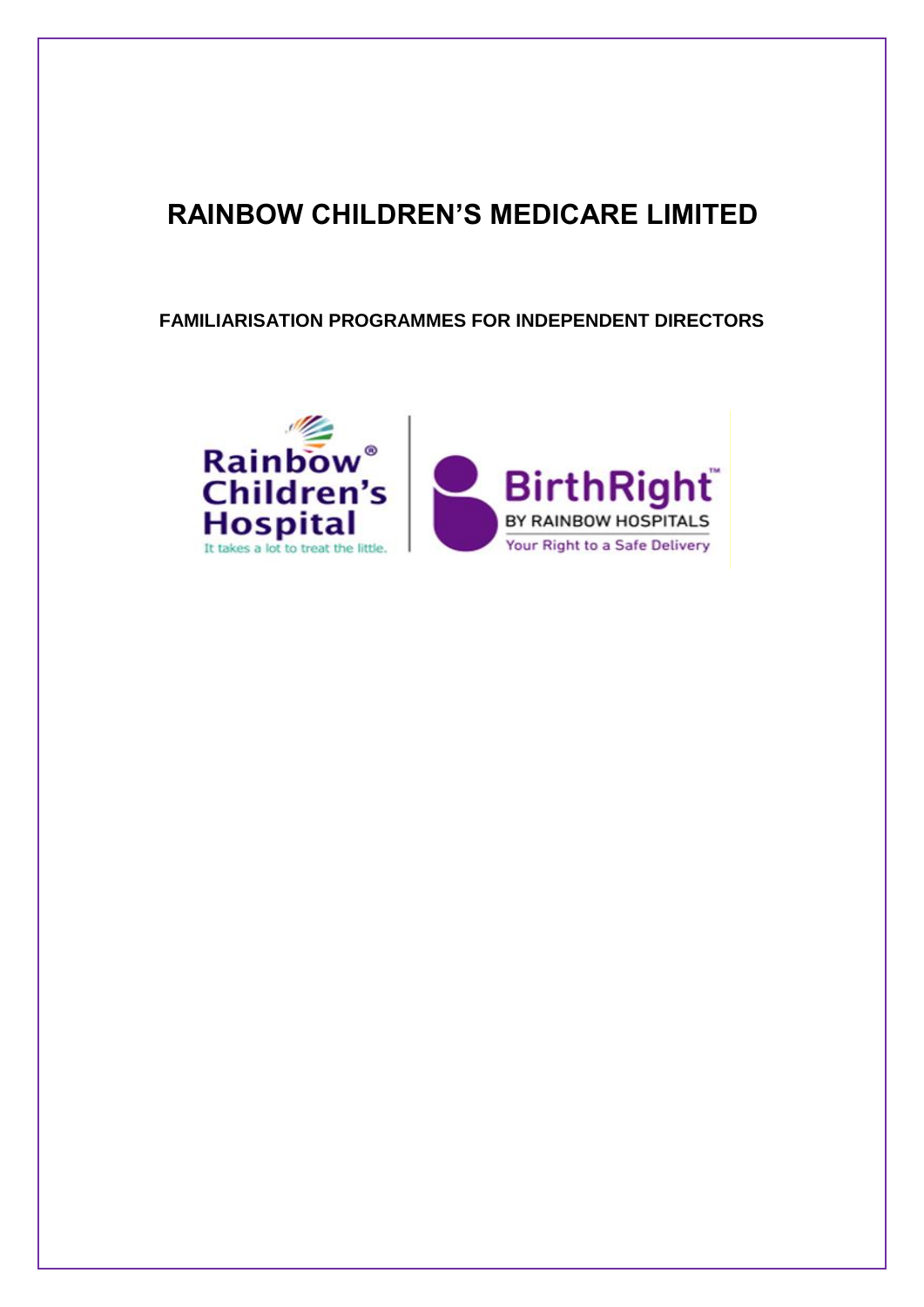

# **FAMILIARISATION PROGRAMMES FOR INDEPENDENT DIRECTORS**

## **1. Introduction**

This Familiarization Programme for Independent Directors ("the Programme") of Rainbow Children's Medicare Limited ("the Company") has been framed in pursuance of Regulation 25(7) of the Securities and Exchange Board of India (Listing Obligations and Disclosure Requirements) Regulations, 2015 ("SEBI Listing Regulations") and other applicable provisions.

# **2. Objective**

- a) The programme has been formulated with the objective of making the Independent Directors of the company familiar with and accustomed to:
	- (i) Role, rights and responsibilities of the Independent Director
	- (ii) Nature of the hospital industry
	- (iii) Business model of the company and
	- (iv) Compliance management
- b) The programme is unstructured and essentially interactive considering the size of the company and nature of operations. It factors in the specific dictates of Corporate Governance and aims to empower the Independent Directors to fulfill their responsibilities as prescribed under the Companies Act, 2013 and the Listing Regulations as amended from time to time.
- c) The programme lays emphasis on updating the directors on a continuing basis in respect of significant changes in the regulatory and business environment so as to be in a position to take well informed and timely decisions.

## **3. Familiarization Process**

a. The company will issue a formal letter of appointment conveying in clear and express terms the Board expectations, duties & responsibilities, code of conduct for the directors.

## **b. Initial familiarization module**

- (i) The company will furnish its weblink, www.rainbowhospitals.in. This contains the core information required for the Independent Director in getting familiarized with the company and its operations.
- (ii) The Company will handover its corporate profile and the Annual Report for the last three years.
- (iii) The company will handover (i) Code of Conduct for Directors & Senior Management Personnel and (ii) Code of Conduct for Prevention of